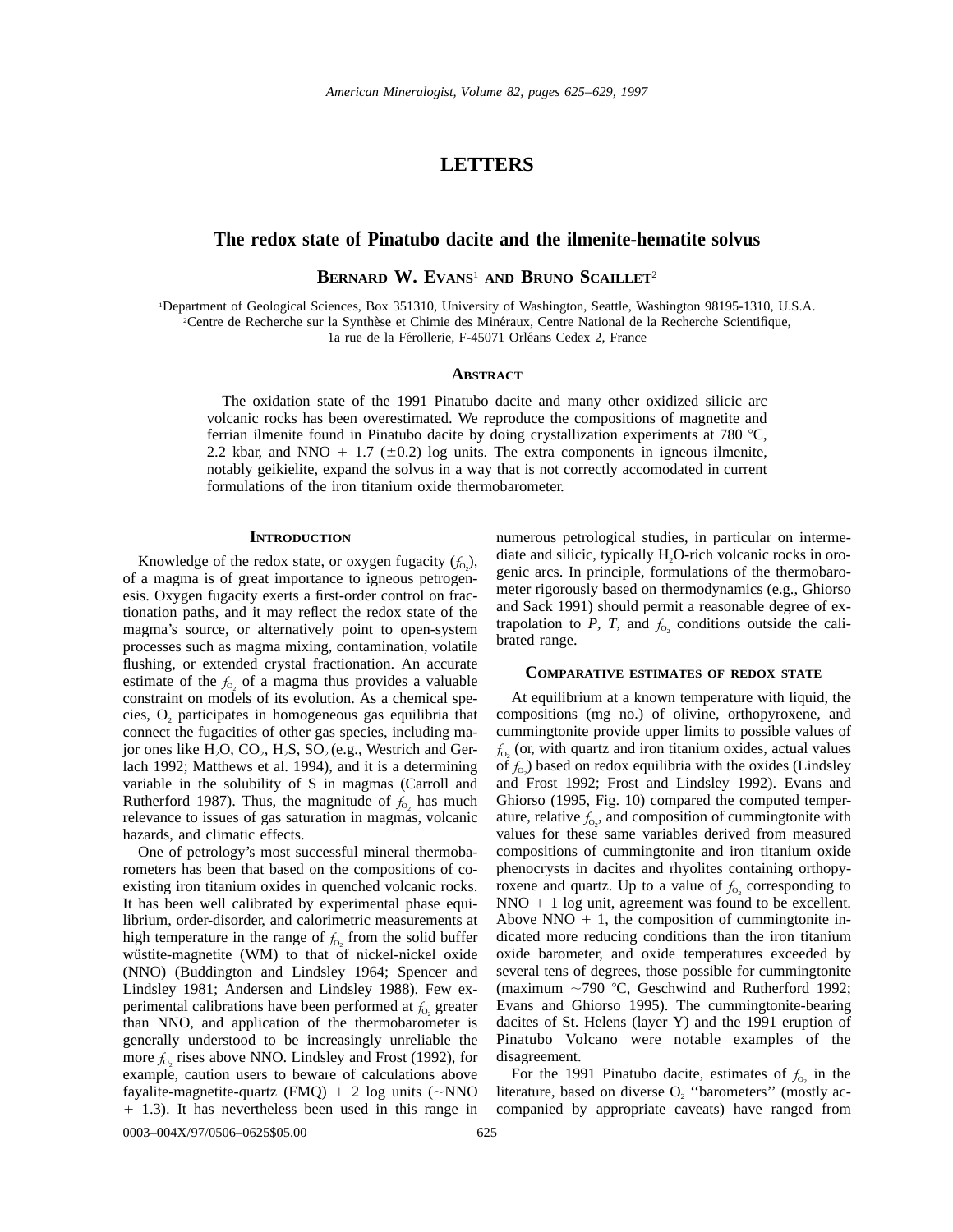

**FIGURE 1.** Calculated  $T-X_{F_0}$  diagram at 2 kbar for the redox and other equilibria in the system Fe-MgO-SiO<sub>2</sub>-H<sub>2</sub>O-O of cummingtonite, orthopyroxene, and olivine, with reference to log  $f_{0}$ , defined by the NNO buffer, from Evans and Ghiorso (1995).

 $NNO + 2$  to near or even equal to hematite-magnetite (HM) (which is NNO  $+$  4.7 at 2 kbar and 780 °C), with apparently a consensus at about NNO  $+$  3 (Bernard et al. 1991; Pallister et al. 1992, 1996; Imai et al. 1993; Hattori 1993; Rutherford and Devine 1996; Fournelle et al. 1996). The iron titanium oxide thermobarometer gave  $NNO + 2.3$  to 2.6 according to the Ghiorso and Sack (1991) calibration and NNO  $+$  2.3 to 3.0 according to the Andersen and Lindsley (1988) calibration as applied by Matthews et al. (1992), Hattori (1993), and Rutherford and Devine (1996). We estimate NNO  $\le$  + 1.6 based on the molar percent of Fe end-member of the cummingtonite (0.29) and the data of Evans and Ghiorso (1995; Fig. 1 here), with allowance for  $Fe<sup>3+</sup>$  and Al in the cummingtonite. Rare, non-xenocrystic orthopyroxene in the dacite has a comparable composition: 0.29 and 0.28 mol% Fe end-member (Matthews et al. 1992; Imai et al. 1993) and thus provides the same constraint on  $f_{\rm o}$  as the cummingtonite (Fig. 1).

## **EXPERIMENTAL RESULTS**

On the basis of experiments conducted at the CNRS laboratory, Orléans, we conclude that the reason for the disagreement between silicate and oxide  $O<sub>2</sub>$  barometers is use of the latter at redox states more oxidizing than NNO 1 1. Hydrothermal experiments of two to three weeks duration were performed at 2.2 kilobars, 780  $\pm$  5 °C, and redox states controlled by the use of cold-seal and inter-



**FIGURE 2.** Compositions of rhombohedral coexisting with cubic iron titanium oxide in experiments on fused Pinatubo dacite at 780 °C, 2.2 kbar, and controlled  $f_{0}$  (filled squares). Isotherm for 780 °C from Ghiorso and Sack (1991). P is composition of ferrian ilmenite in natural Pinatubo dacite.

nally heated vessels equipped with the Shaw membrane (Scaillet et al. 1992) for the control of  $f_{H_2}$ . A Ni-Pd sensor for  $f_0$ , was used in several experiments, giving excellent agreement with the  $f_0$  based on the measured  $H_2$  and  $H_2O$ pressures. The compositions of ferrian ilmenite and titanian magnetite in the natural Pinatubo dacite were reproduced in experiments on previously fused and ground Pinatubo dacite at NNO  $+$  1.6 and NNO  $+$  1.7. In experiments on unfused Pinatubo dacite at NNO  $+ 2.5$  and the same *P* and *T* conditions, the natural magnetite largely altered to a more Ti-poor composition, and the ferrian ilmenite grew more Ti-poor rims. The composition of the rhombohedral phase coexisting with titanian magnetite at 780  $\pm$  5 °C as a function of experimental  $f_{0}$  are shown in Figure 2, with the calibration of Ghiorso and Sack (1991) for the binary system Fe-Ti-O at 780  $^{\circ}$ C for comparison. For consistency, we project the complex oxides to the binary join using their procedure, namely  $X_{\text{lim}} =$  $ilm/(ilm + hem + cor)$ . Agreement is good at NNO + 1.0 but poor above NNO  $+$  1.5, with the experiments suggesting a much steeper  $dX_{\text{lim}}/d\log f_{0}$ , slope in this range. The calibration of Andersen and Lindsley (1988) shows the same progressive departure from the experiments with increase in  $f_{0}$ . It should be noted that Rutherford and Devine (1996) used the  $Re-ReO<sub>2</sub>$ ,  $O<sub>2</sub>$  buffer to obtain their best fit to the compositions of the Pinatubo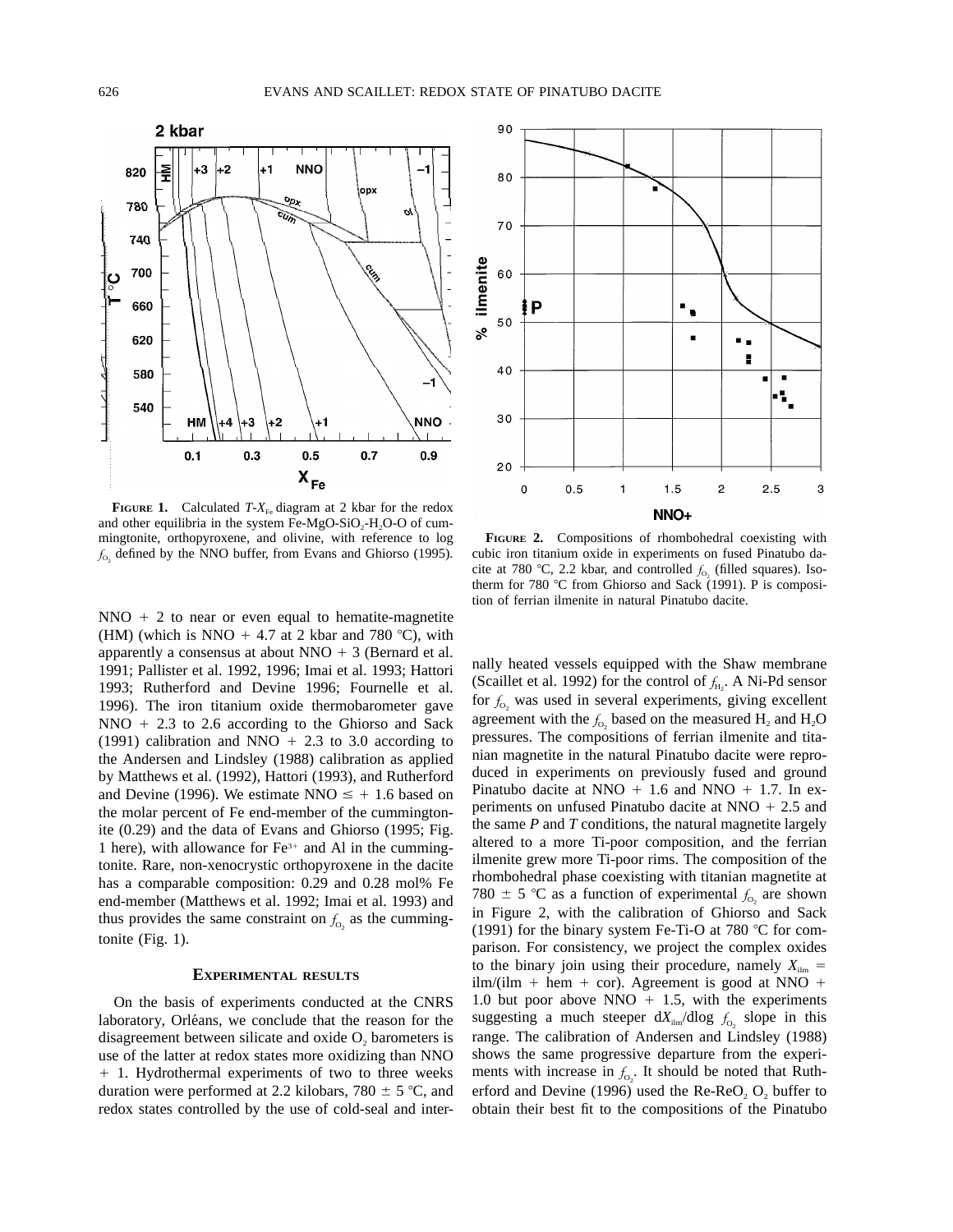

**FIGURE 3.** Roozeboom plot of coexisting rhombohedral and cubic iron titanium oxides (filled squares) in experiments on fused Pinatubo dacite at 780 °C and 2.2 kbar, with  $f<sub>0</sub>$  as NNO+ in italics. Natural pairs from Pinatubo dacite (P and diamonds) and Fish Canyon Tuff (FCT and triangles) for comparison. Three of the 16 FCT oxide pairs were deleted according to the Bacon and Hirschmann (1988) criteria. Isotherm for  $780^{\circ}$ C from Ghiorso and Sack (1991), with NNO+ values.

 $15$ 

% ulvospinel

 $20$ 

25

30

 $2.5$ 

 $\bullet$  2.4  $\mathbf{I}_{2.6}$ 

 $3.0$ 

5

v,

 $\frac{1}{2}$ .0

 $10$ 

90

80

 $70$ 

50

40

30

 $\mathbf 0$ 

% ilmenite 60

iron titanium oxides and the residual melt at  $780^{\circ}$ C, and the calculated  $f_{0}$  of this buffer is approximately NNO + 2.

Construction of a Roozeboom diagram (Fig. 3) helps illuminate the differences between the experimental results on the multicomponent oxides in Pinatubo dacite and the calibration of Ghiorso and Sack (1991) for the pure iron titanium oxides. This diagram does not require knowledge of  $f_{0<sub>2</sub>}$ , although it can be contoured for relative values of  $f_{0}$ , (e.g., Ghiorso and Sack 1991, Fig. 5). Added to the diagram are the compositions of coexisting iron titanium oxide minerals in the natural Pinatubo dacite (Imai et al. 1993; Hattori 1993; Pallister et al. 1996; Rutherford and Devine 1996) and the Fish Canyon Tuff (Stormer and Whitney 1985; Whitney and Stormer 1985). On the basis of experimental phase equilibrium and phase composition data, the pre-eruption temperatures of these magmas are believed to have been 780 and 760  $^{\circ}$ C, respectively (Johnson and Rutherford 1988; Pallister et al. 1992, 1996; Rutherford and Devine 1996). Note that the trend of experimental data passes through the data-set for Pinatubo. This lends support to the belief that the experimental data represent equilibrium compositions; although the experimental products were obtained by synthesis from powdered glass, the charges were saturated in

H2O-rich fluid, and this technique has worked well for silicic compositions (Scaillet et al. 1995). Mg and Mn are partitioned according to the equilibrium model of Bacon and Hirschmann (1988). Given the temperature, experimental duration, and grain size (typically  $\leq 10$  micrometers), reasonably equilibrated iron titanium oxides are consistent with what we know about their reaction kinetics (Hammond and Taylor 1982; Nakamura 1995). Note also that the trend for the Fish Canyon Tuff (FCT) diverges from the 780 °C model isotherm, but that  $X_{\text{usp}}$  in FCT samples overlaps those for Pinatubo and our experiments at NNO  $+$  1.6 to 1.7 in spite of a large difference in  $X_{\text{lim}}$  (53 cf. 70). The logical conclusion is that the natural oxide and 780  $\degree$ C experimental pairs formed at subsolvus conditions, whereas the model curve is supersolvus. The tricritical point (solvus crest) in the pure hematite-ilmenite system, based on an analysis of all available data (Ghiorso 1990), is at 760  $\degree$ C and 57% ilmenite. Note that one experimental charge (with added S) produced a geikielite-rich (12%) ilm<sub>69</sub> and usp<sub>10</sub> in the same vessel (i.e., same  $P$ ,  $T$ , and  $f_{0<sub>2</sub>}$ ) as others that produced ilm<sub>43</sub> and usp<sub>10</sub>. We did not find a solvus pair within one charge, however. The zoned ferrian ilmenite from a Pinatubo dacite described by Hoffman and Fehr (1996),  $\lim_{56.4}$  core to  $\lim_{50.9}$  rim (using our projection scheme), encompasses the compositions of all analyzed ferrian ilmenites in Pinatubo dacite (Fig. 3) and does not span the solvus.

As befits their location to the left (lower temperature) side of the 780  $\degree$ C isotherm in Figure 3, the FCT samples give oxide temperatures of 706 to 771  $°C$  (average 738 8C) according to Andersen and Lindsley (1988) and 671 to 796 °C (average 744 °C) according to Ghiorso and Sack (1991, Table 1). These temperatures are slightly low with respect to inferred pre-eruption conditions based on phase equilibrium arguments (Johnson and Rutherford 1988). On the other hand, the temperatures that we would calculate from the compositions of the iron titanium oxides in our more oxidizing experiments using the Ghiorso and Sack (1991) formulation are too high (right side of 780 °C isotherm in Fig. 3) and in fact rise from 800 °C to in excess of 1000 °C toward increasing applied  $f_{0_2}$ . From the theoretical formulation we also recover values of relative  $f<sub>o</sub>$ , that range up to several orders of magnitude too high for the most oxidizing experiments. These extreme results are correlated errors due, in graphical terms, to the acute intersections of compositional isopleths in the conventional thermobaric diagram at high  $f_{0<sub>2</sub>}$ , where the composition of the rhombohedral oxide is on the disordered, hematite-rich side of the *R*3-*R*3*c* transition in the  $T$ - $X_{\text{ilm}}$  phase diagram.

### **CONCLUSIONS**

Why then do we recover very satisfactory temperatures and oxygen fugacities using the iron titanium oxides in the  $f_0$ , range up to  $\sim NNO+1$  but not beyond? This limit does not correspond to a major increase in the content of impurity components (e.g., Mg, Mn, Al), which might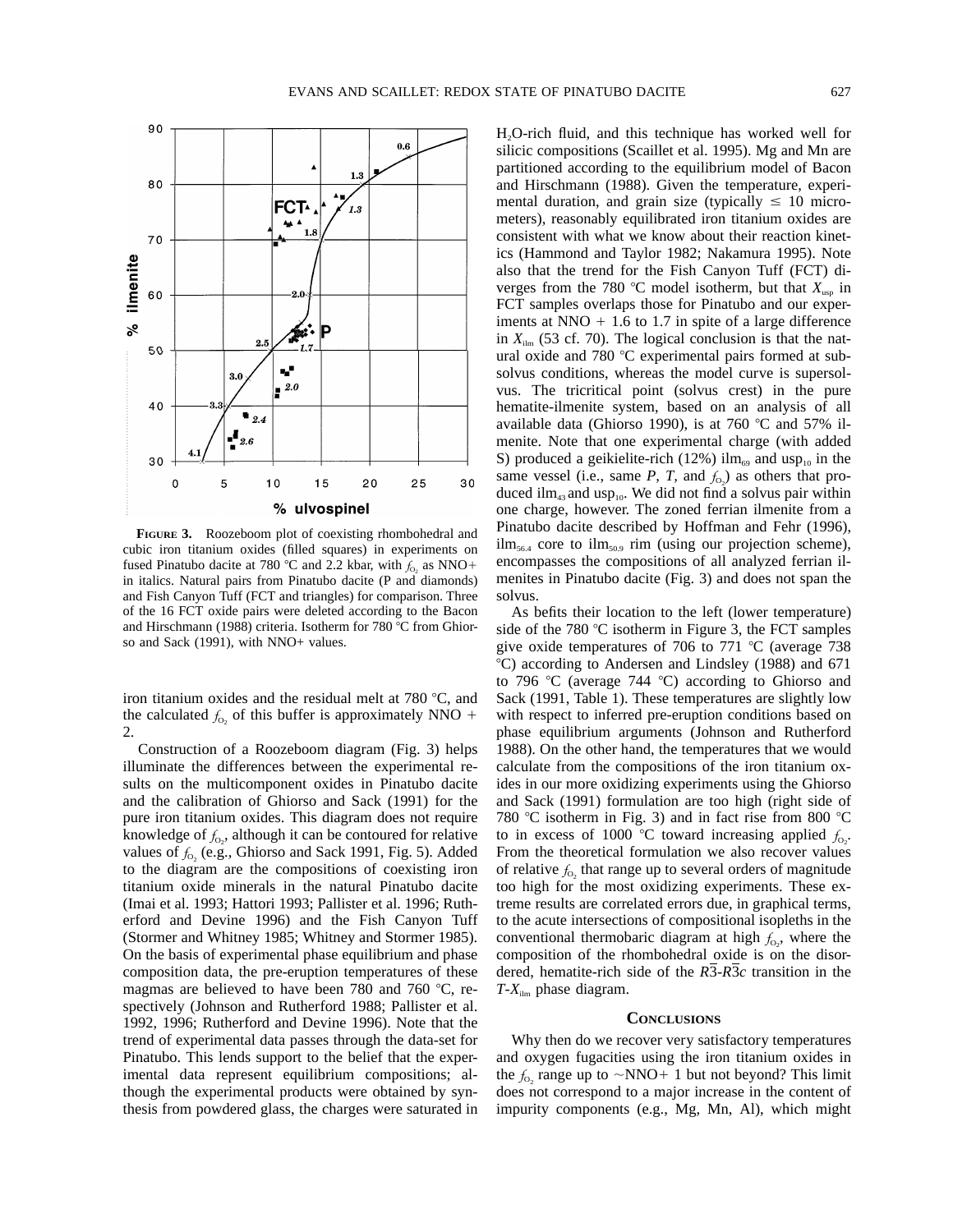serve to magnify the projection problem or their nonideal thermodynamic effects. On the other hand, the higher  $f<sub>o</sub>$ , brings us to the vicinity of the binary rhombohedral solvus, where small variations in the activities of the  $FeTiO<sub>3</sub>$  and  $Fe<sub>2</sub>O<sub>3</sub>$  components correspond to large variations in composition  $(X_{\text{lim}})$ . Here, dramatic compositional errors are possible if the thermodynamic effects of additional components, such as geikielite  $(MgTiO<sub>3</sub>)$ , pyrophanite (MnTiO<sub>3</sub>), and corundum ( $Al_2O_3$ ), are not properly accounted for. Of these possibilities, the geikielite component in the present case is the most likely culprit because it is present, for example, at the 4 to 5% level in the ferrian ilmenite in the Pinatubo dacite, as compared with 0.5% for both pyrophanite and corundum. Ghiorso and Sack (1991, p. 486) recognized this issue as a major difficulty in modeling the thermobarometer. In the absence of data on the geikielite-hematite join, Ghiorso (1990) adopted model ordering parameters equivalent to those for the ilmenite-hematite join. In retrospect, one might have predicted greater immiscibility on the geikielite-hematite join, and this is probably what our data at  $780$  °C and the FCT and Pinatubo data within the complex natural system are indicating. If the ilmenite-hematite solvus widens with increasing geikielite content, then there is no unique field for two natural rhombohedral phases in a projection like Figure 3.

We believe that the iron titanium oxide thermobarometer is not yet ready for application to oxidized arc volcanics at temperatures on the order of 800  $\degree$ C or less. Temperatures extracted will be low or high depending on the compositional range of the ilmenite, and the  $f_0$  will be too high. Several examples of ilmenite with compositions in the ''danger'' zone of the solvus, aside from those already mentioned, may be found in volcanic rocks in western North and South America (e.g., Carmichael 1967; Lipman 1971; Rose et al. 1979; Heiken and Eichelberger 1980; Smith and Leeman 1982; Feeley and Davidson 1994). For the Pinatubo dacite, we suggest that the pre-eruption redox state was somewhere between  $NNO + 1.4$  and  $NNO + 2.0$ . Plutonic and metamorphic rocks with primary ilmenite falling in the same compositional range will also be problematic for the same reason. Especially helpful in formulating a revision of the thermobarometer for these conditions would be experimental work on the solvus in the hematite-geikielite system and experiments crystallizing iron titanium oxide pairs at known *T*, *P*, and high  $f_0$  in variably Ti-, Mg-, and Fe-doped,  $H<sub>2</sub>O$ -saturated rhyolite glass.

We have not addressed the question of how the high oxidation state of silicic arc magmas such as the Pinatubo dacite is reached, but we suggest that the magnitude of the problem is less than previously thought. The impact of our correction on calculations of gas compositions (Westrich and Gerlach 1992) is not trivial; an adjustment in relative  $f_{0}$  from NNO + 3 to NNO + 1.5, for example, changes the calculated ratio  $SO_2/H_2S$  in the gas phase by 2.25 log units, or a factor of 178.

#### **ACKNOWLEDGMENTS**

B.W. Evans thanks the CNRS for support during a period of study leave in Orléans, and the National Science Foundation (grant EAR 93-03972). We are grateful for reviews by B.R. Frost, M.S. Ghiorso, V. Kress, I.S. McCallum, R. McDonald, and M.J. Rutherford.

#### **REFERENCES CITED**

- Andersen, D.J. and Lindsley, D.H. (1988) Internally consistent solution models for Fe-Mg-Mn-Ti oxides: Fe-Ti oxides. American Mineralogist, 73, 714–726.
- Bacon, C.R. and Hirschmann, M.M. (1988) Mg/Mn partitioning as a test for equilibrium between coexisting Fe-Ti oxides. American Mineralogist, 73, 57–61.
- Bernard, A., Demaiffe, D., Mattielli, N., and Punongbayan, R.S. (1991) Anhydrite-bearing pumices from Mount Pinatubo: further evidence for the existence of sulphur-rich silicic magmas. Nature, 354, 139–140.
- Buddington, A.F. and Lindsley, D.H. (1964) Iron-titanium oxide minerals and synthetic equivalents. Journal of Petrology, 5, 310–357.
- Carmichael, I.S.E. (1967) The iron-titanium oxides of salic volcanic rocks and their associated ferromagnesian silicates. Contributions to Mineralogy and Petrology, 14, 36–64.
- Carroll, M.R. and Rutherford, M.J. (1987) The stability of igneous anhydrite: experimental results and implications for sulfur behavior in the 1982 El Chichon trachyandesite and other evolved magmas. Journal of Petrology, 28, 781–801.
- Evans, B.W. and Ghiorso, M.S. (1995) Thermodynamics and petrology of cummingtonite. American Mineralogist, 80, 649–663.
- Feeley, T.C. and Davidson, J.P. (1994) Petrology of calc-alkaline lavas at Volcán Ollagüe and the origin of compositional diversity at central Andean stratovolcanoes. Journal of Petrology, 35, 1295–1340.
- Fournelle, J., Carmody, R., and Daag, A.S. (1996) Anhydrite-bearing pumices from the June 15, 1991, eruption of Mount Pinatubo: geochemistry, mineralogy, and petrology. In C.G. Newhall and R.S. Punongbayan, Eds., Fire and Mud: Eruptions and Lahars of Mount Pinatubo, Philippines, p. 845–863. PHIVOLCS/University of Washington Press, Seattle.
- Frost, B.R. and Lindsley, D.H. (1992) Equilibria among Fe-Ti oxides, pyroxenes, olivine and quartz: Part II. Application. American Mineralogist, 77, 1004–1020.
- Geschwind, C. and Rutherford, M.J. (1992) Cummingtonite and the evolution of the Mt. St. Helens (Washington) magma system.: An experimental study. Geology, 20, 1011–1014.
- Ghiorso, M.S. (1990) Thermodynamic properties of hematite-ilmenite-geikielite solid solutions. Contributions to Mineralogy and Petrology, 104, 645–667.
- Ghiorso, M.S. and Sack, R.O. (1991) Fe-Ti oxide geothermometry: thermodynamic formulation and the estimation of intensive variables in silicic magmas. Contributions to Mineralogy and Petrology, 108, 485– 510.
- Hammond, P.A. and Taylor, L.A. (1982) The ilmenite-titanomagnetite assemblage: kinetics of re-equilibration. Earth and Planetary Science Letters, 61, 143–150.
- Hattori, K. (1993) High-sulfur magma, a product of fluid discharge from underlying mafic magma: evidence from Mount Pinatubo, Philippines. Geology, 21, 1083–1086.
- (1996) Occurrence and origin of sulfide and sulfate in the 1991 Mount Pinatubo eruption products. In C.G. Newhall and R.S. Punongbayan, Eds., Fire and Mud: Eruptions and Lahars of Mount Pinatubo, Philippines, p. 807–824. PHIVOLCS and University of Washington Press, Seattle.
- Heiken, G. and Eichelberger, J.C. (1980) Eruptions at Chaos Crags, Lassen Volcanic National Park, California. Journal of Volcanology and Geothermal Research, 7, 443–481.
- Hoffman, V. and Fehr, K.T. (1996) Micromagnetic, rockmagnetic and mineralogical studies on dacite pumice from the Pinatubo eruption (1991, Philippines) showing self-reversed TRM. Geophysical Research Letters, 23, 2835–2838.
- Imai, A., Listanco, E.L., and Fujii, T. (1993) Petrologic and sulfur isotopic significance of highly oxidised and sulfur-rich magma of Mt. Pinatubo, Philippines. Geology, 21, 699–702.